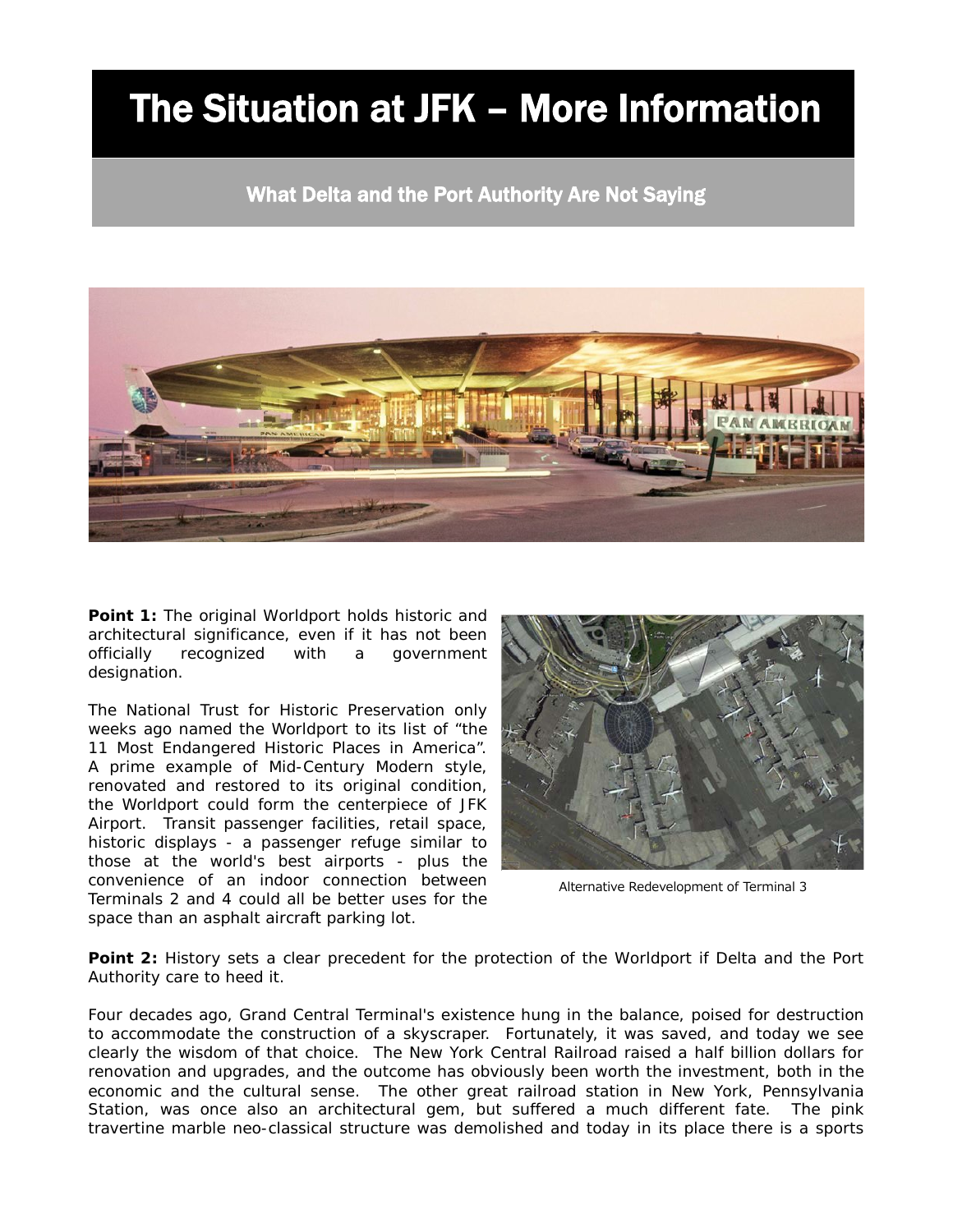complex and subterranean station that, while utilitarian, few would consider either architecturally significant or awe-inspiring. In a sense, these are the two choices facing Delta. Once the original Worldport umbrella is destroyed, it will be lost, and the demolition judged harshly by posterity.

## Immigrations Backup at Terminal 4



**Point 3:** *Delta's concept to increase aircraft parking in place of T3 is questionable and found in virtually no other airport.*

The proposed ratio of parking spaces, or hardstands, per boarding gate would bring JFK above 1:4, by far the largest of any major US airport. This includes international or domestic hubs such as Dulles at 1:7, land and slot constrained airports such as Newark at 1:5, and Delta's own headquarters in Atlanta at 1:30. Delta has presented no workable

concept to justify such large numbers of hardstands. In fact, one of JFK's newest terminals, American's T8, has zero hardstands. This illustrates that Delta's misguided concept is highly unlikely to benefit the traveling public.

Sources:

JFK T4 hardstand count- Airport Improvement: July-August 2008; maps.google.com JFK T3- PANYNJ: T3 & T4 Redevelopment Project JFK T1- [www.jfkterminalone.com](http://www.jfkterminalone.com/) JFK T8- [www.wikipedia.org/wiki/Kjfk](http://www.wikipedia.org/wiki/Kjfk) EWR- PANYNJ: 2011 EWR Competition Report Dulles- [www.wikipedia.org/wiki/Dulles\\_Airport](http://www.wikipedia.org/wiki/Dulles_Airport) ATL- Hartsfield-Jackson Atlanta International Airport Emergency Contingency Plan

**Point 4***: Delta's redevelopment plan for T3/T4 reduces the total number of boarding gates at JFK, which is forecast to see increasing passenger traffic.*

Delta's lease requires it to demolish Terminal 3 and build hardstands at Delta's own expense. But the Port Authority has applied for \$215M in FAA Airport Improvement funds to compensate Delta for doing this! The application for these funds resulted in two other carriers filing objections on the basis of anti-competitive reasons, and a third acknowledging that it benefited Delta more than other carriers. The net effect of gate reduction will be to hamstring other carriers to the detriment of travelers. Airports benefit more from gates than parking space, and Delta is taking JFK backwards.

Source: PANYNJ FAA Passenger Facility Charge Application, 4/2012

**Point 5:** *The wholesale relocation of Delta's operations from T3 to T4 is designed for higher profitability, not passenger benefit.*

Delta's poor planning has earned T4 the dubious statistic of the longest waiting time in the nation for travelers clearing customs, at 36 minutes average and 94 at peak. Long lines at busy check-in times persist, and passengers are forced to navigate a concourse over 13 football fields in length. Even worse, the next phase of Delta's plan will consolidate its remaining operations at T2 into the overburdened T4 with yet another 75,000 sq.ft. extension added to the back of the already impossibly long Concourse B. Some areas of T4, particularly long, narrow corridors at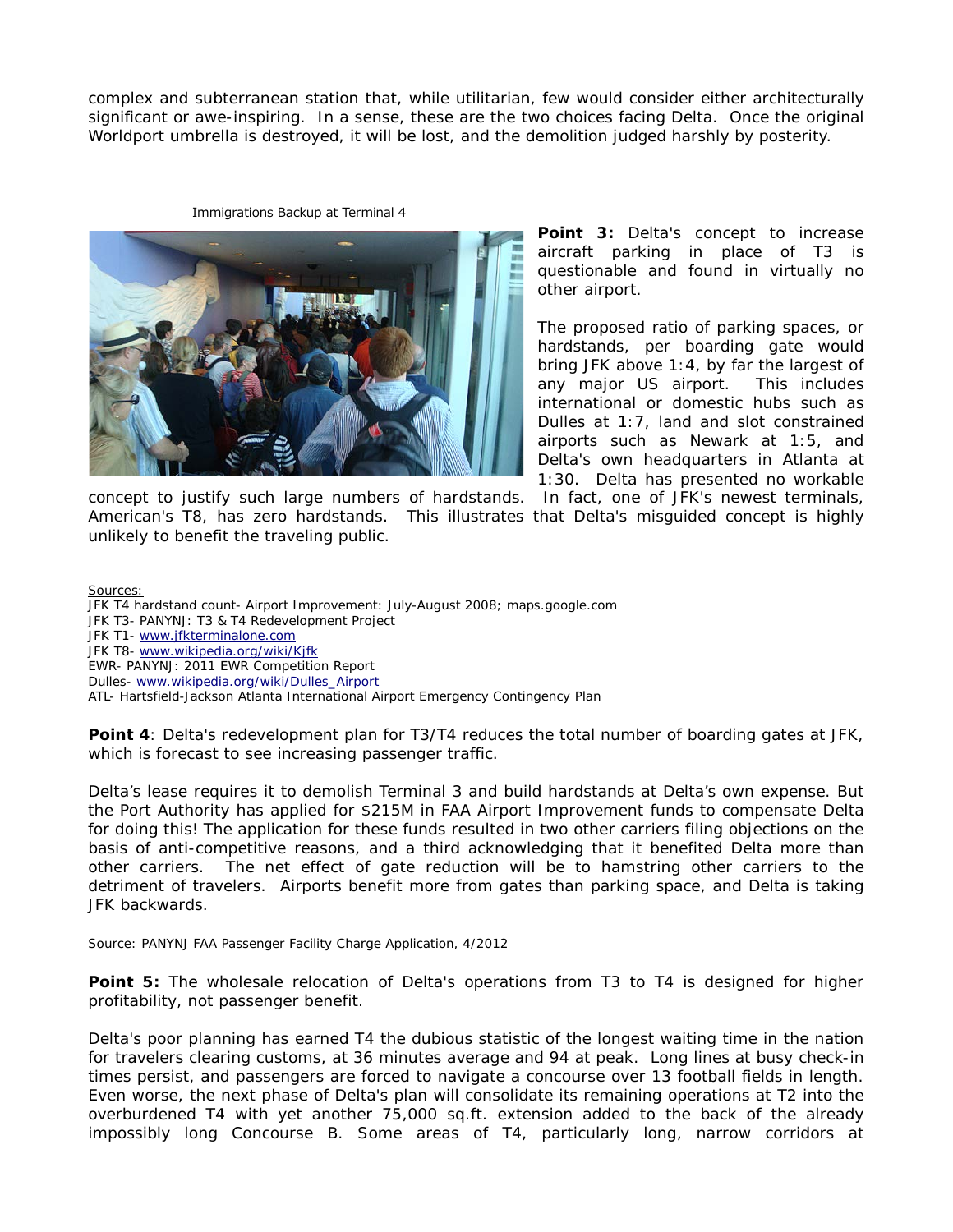immigration, are also potential security risks, as travelers have little room to disperse in the event of a security issue or other emergency.

Until then Delta will move passengers between T2 and T4 on buses because it reversed its own plan to build a connector between the terminals. Although growing pains are expected in any relocation, only poor planners have no contingency. By moving rapidly to demolish T3, Delta left itself and the public without recourse.



*"We've all heard that it's too late, or that it has to happen, that it's inevitable. But I don't think that's true. Because I think if there is a great effort, even if it's the eleventh hour, then you can succeed and I know that's what we'll do." -Jacqueline Kennedy Onassis*

Terminal 3 alternative redevelopment that adds gates to JFK

Source: U.S. Customs and Border Protection, http://apps.cbp.gov/awt/index.asp

## **Point 6:** *Restoration of some part of T3 and proper reuse for travel-related activities will benefit the region more than the current misguided plan.*

Delta says it will create 10,000 new jobs, yet won't provide details what these jobs are or how long they could last.

"The New York State economy added 5,000 private sector jobs in May 2013, for a growth rate of 0.1%. This raised New York State's private sector job count to 7,449,700. Since the beginning of Governor Andrew M. Cuomo's administration, the New York State economy has added 336,600 private sector jobs." This quote is from the New York State Department of Labor (http://labor.ny.gov/stats/pressreleases/pruistat.shtm). The 200 temporary jobs equal just 0.002% of job creation. Less than negligible.

The 200 temporary demolition and construction jobs that will be created by Delta's demolition plan will cease to exist after 2014. The other 9,800 jobs, we can assume would exist regardless of what happens with Terminal 3.

With re-purposing the Worldport rotunda section, the 200 temporary jobs would still be created, since abatement would need to be done regardless, and the rear section of the terminal, which is neither iconic nor historic, could still be demolished. This resulting space would still need to be repaved, and all ancillary work with respect to this project would still need to be done.

Many alternative concepts that involve new boarding gates, retail shops, museum space, lodging, and other activities could create even more longer-term construction work as well as actual permanent jobs and facility lease revenue.

Specifically, Delta could opt to rebuild the rotunda section into a unique world-class facility and incorporate their proposed new \$200M 75,000 sq. ft. regional jet terminal onto the back of the rotunda, such as in the concept shown above. A connector between T4 and this new facility would actually decrease passenger walking distance than if the new terminal were tacked onto the back of Concourse B as is currently the plan, while simultaneously alleviating T4's congestion.